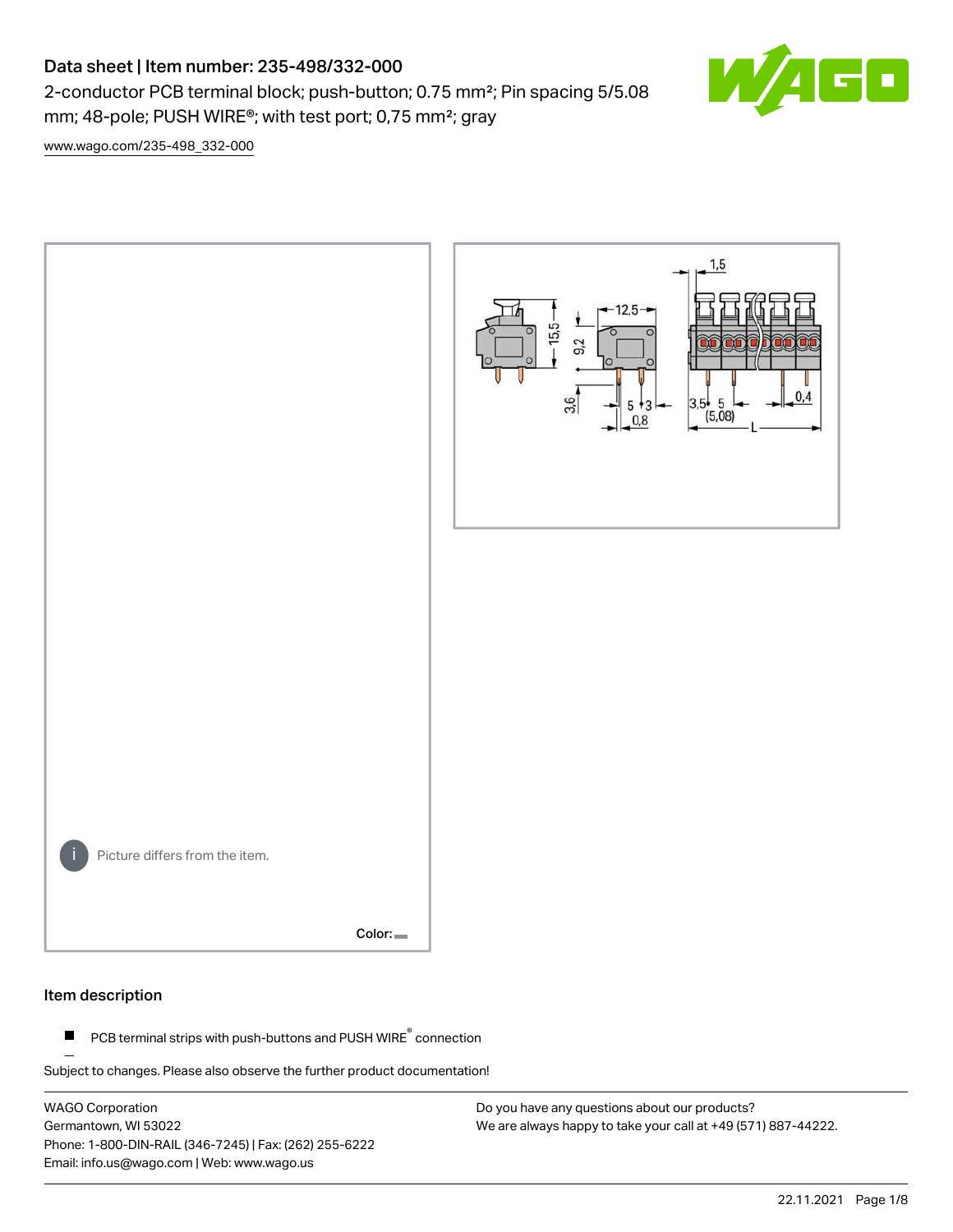

- **Double-wire connection for commoning signals**
- $\blacksquare$ Push-in termination of solid conductors
- Easy conductor removal via push-button  $\blacksquare$
- $\blacksquare$ Set to metric or inch pin spacing by compressing PCB terminal strips or pulling them apart
- $\blacksquare$ Also available with a test slot

### Data Notes

| Variants: | Other pole numbers                                               |
|-----------|------------------------------------------------------------------|
|           | Other colors                                                     |
|           | Terminal strips with 7.5/7.62 mm and 10/10.16 mm pin spacing     |
|           | Mixed-color PCB connector strips                                 |
|           | Direct marking                                                   |
|           | Other versions (or variants) can be requested from WAGO Sales or |
|           | configured at https://configurator.wago.com/                     |
|           |                                                                  |

# Electrical data

### IEC Approvals

| Ratings per                 | IEC/EN 60664-1                                                        |
|-----------------------------|-----------------------------------------------------------------------|
| Rated voltage (III / 3)     | 250 V                                                                 |
| Rated surge voltage (III/3) | 4 <sub>k</sub> V                                                      |
| Rated voltage (III/2)       | 320 V                                                                 |
| Rated surge voltage (III/2) | 4 <sub>kV</sub>                                                       |
| Nominal voltage (II/2)      | 630 V                                                                 |
| Rated surge voltage (II/2)  | 4 <sub>k</sub> V                                                      |
| Rated current               | 10A                                                                   |
| Legend (ratings)            | $(III / 2)$ $\triangle$ Overvoltage category III / Pollution degree 2 |

#### UL Approvals

| Approvals per                  | UL 1059 |
|--------------------------------|---------|
| Rated voltage UL (Use Group B) | 300 V   |
| Rated current UL (Use Group B) | 10 A    |
| Rated voltage UL (Use Group D) | 300 V   |
| Rated current UL (Use Group D) | 10 A    |

### CSA Approvals

Approvals per CSA

Subject to changes. Please also observe the further product documentation!

| WAGO Corporation                                       | Do you have any questions about our products?                 |
|--------------------------------------------------------|---------------------------------------------------------------|
| Germantown, WI 53022                                   | We are always happy to take your call at +49 (571) 887-44222. |
| Phone: 1-800-DIN-RAIL (346-7245)   Fax: (262) 255-6222 |                                                               |
| Email: info.us@wago.com   Web: www.wago.us             |                                                               |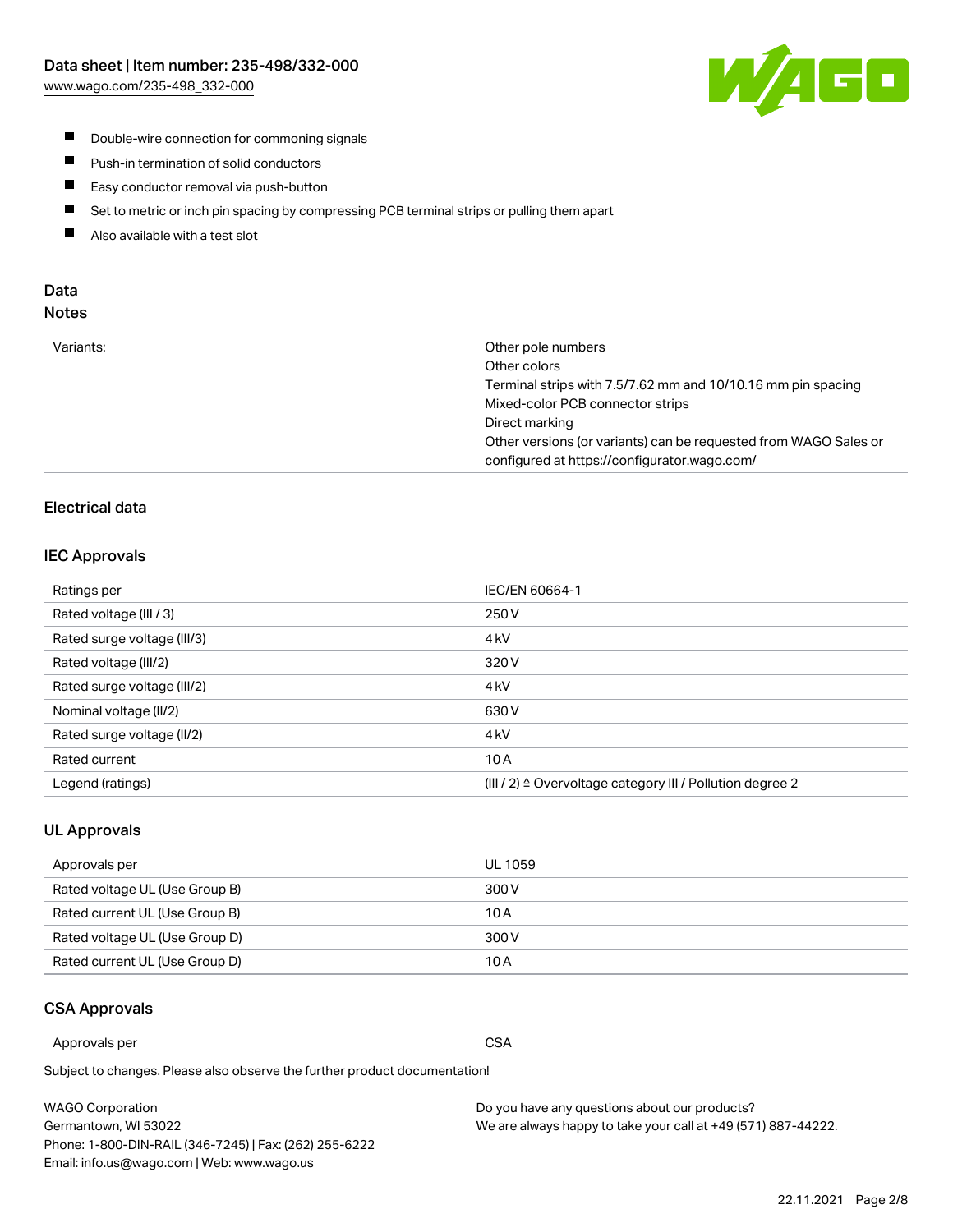[www.wago.com/235-498\\_332-000](http://www.wago.com/235-498_332-000)



| Rated voltage CSA (Use Group B) |  |
|---------------------------------|--|
| Rated current CSA (Use Group B) |  |

## Connection data

| Total number of connection points | 96 |
|-----------------------------------|----|
| Total number of potentials        | 48 |
| Number of connection types        |    |
| Number of levels                  |    |

# Connection 1

| Connection technology                 | PUSH WIRE <sup>®</sup>                 |
|---------------------------------------|----------------------------------------|
| Actuation type                        | Push-button                            |
| Solid conductor                       | $0.20.75$ mm <sup>2</sup> / 24  18 AWG |
| Strip length                          | $910$ mm $/0.350.39$ inch              |
| Conductor connection direction to PCB | 0°                                     |
| Number of poles                       | 48                                     |

# Physical data

| Pin spacing                          | 5/5.08 mm / 0.197/0.2 inch |
|--------------------------------------|----------------------------|
| Width                                | 241.5 mm / 9.508 inch      |
| Height                               | 19.1 mm / 0.752 inch       |
| Height from the surface              | 15.5 mm / 0.61 inch        |
| Depth                                | 12.5 mm / 0.492 inch       |
| Solder pin length                    | 3.6 <sub>mm</sub>          |
| Solder pin dimensions                | $0.8 \times 0.4$ mm        |
| Drilled hole diameter with tolerance | $1^{(+0.1)}$ mm            |

### PCB contact

| PCB Contact                         | тнт                                      |
|-------------------------------------|------------------------------------------|
| Solder pin arrangement              | over the entire terminal strip (in-line) |
| Number of solder pins per potential |                                          |

# Material data

| Color                        | gray |
|------------------------------|------|
| Materia<br>arour<br>$\cdots$ |      |

Subject to changes. Please also observe the further product documentation!

| <b>WAGO Corporation</b>                                | Do you have any questions about our products?                 |
|--------------------------------------------------------|---------------------------------------------------------------|
| Germantown, WI 53022                                   | We are always happy to take your call at +49 (571) 887-44222. |
| Phone: 1-800-DIN-RAIL (346-7245)   Fax: (262) 255-6222 |                                                               |
| Email: info.us@wago.com   Web: www.wago.us             |                                                               |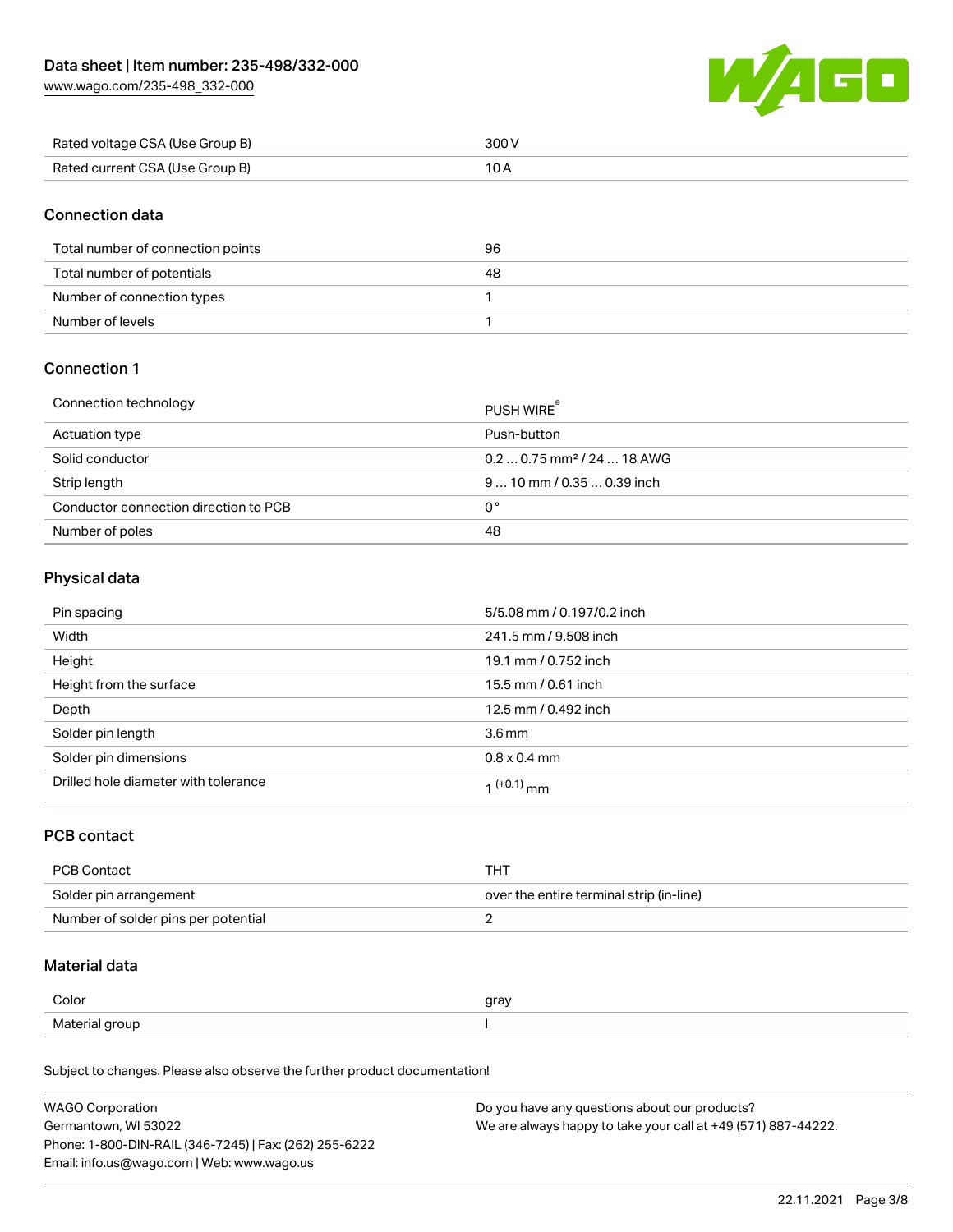[www.wago.com/235-498\\_332-000](http://www.wago.com/235-498_332-000)



| Insulation material         | Polyamide (PA66)                      |
|-----------------------------|---------------------------------------|
| Flammability class per UL94 | V <sub>0</sub>                        |
| Clamping spring material    | Chrome nickel spring steel (CrNi)     |
| Contact material            | Electrolytic copper $(E_{\text{Cl}})$ |
| Contact plating             | tin-plated                            |
| Weight                      | 1.1 <sub>g</sub>                      |
|                             |                                       |

### Environmental requirements

| Limit temperature range<br>. | 105 °C<br>-61<br>$\sim$ $\sim$ $\sim$ $\sim$ $\sim$ $\sim$ |
|------------------------------|------------------------------------------------------------|
|------------------------------|------------------------------------------------------------|

# Commercial data

| Product Group         | 4 (Printed Circuit) |
|-----------------------|---------------------|
| PU (SPU)              | 1 Stück             |
| Packaging type        | box                 |
| Country of origin     | DE                  |
| <b>GTIN</b>           | 4017332260145       |
| Customs tariff number | 85369010000         |

# Approvals / Certificates

#### UL-Approvals

| Logo | Approval                      | <b>Additional Approval Text</b> | Certificate<br>name |
|------|-------------------------------|---------------------------------|---------------------|
|      |                               |                                 |                     |
|      | ul                            | $\overline{\phantom{0}}$        | E45172              |
| o    | UL International Germany GmbH |                                 |                     |

# Optional accessories

#### Ferrules

| Ferrule |                                                                                                                        |                      |
|---------|------------------------------------------------------------------------------------------------------------------------|----------------------|
|         | Item no.: 216-101<br>Ferrule; Sleeve for 0.5 mm <sup>2</sup> / AWG 22; uninsulated; electro-tin plated; silver-colored | www.wago.com/216-101 |
|         | Item no.: 216-104<br>Ferrule; Sleeve for 1.5 mm <sup>2</sup> / AWG 16; uninsulated; electro-tin plated; silver-colored | www.wago.com/216-104 |
|         | Item no.: 216-106<br>Ferrule; Sleeve for 2.5 mm <sup>2</sup> / AWG 14; uninsulated; electro-tin plated; silver-colored | www.wago.com/216-106 |

Subject to changes. Please also observe the further product documentation!

| <b>WAGO Corporation</b>                                | Do you have any questions about our products?                 |
|--------------------------------------------------------|---------------------------------------------------------------|
| Germantown, WI 53022                                   | We are always happy to take your call at +49 (571) 887-44222. |
| Phone: 1-800-DIN-RAIL (346-7245)   Fax: (262) 255-6222 |                                                               |
| Email: info.us@wago.com   Web: www.wago.us             |                                                               |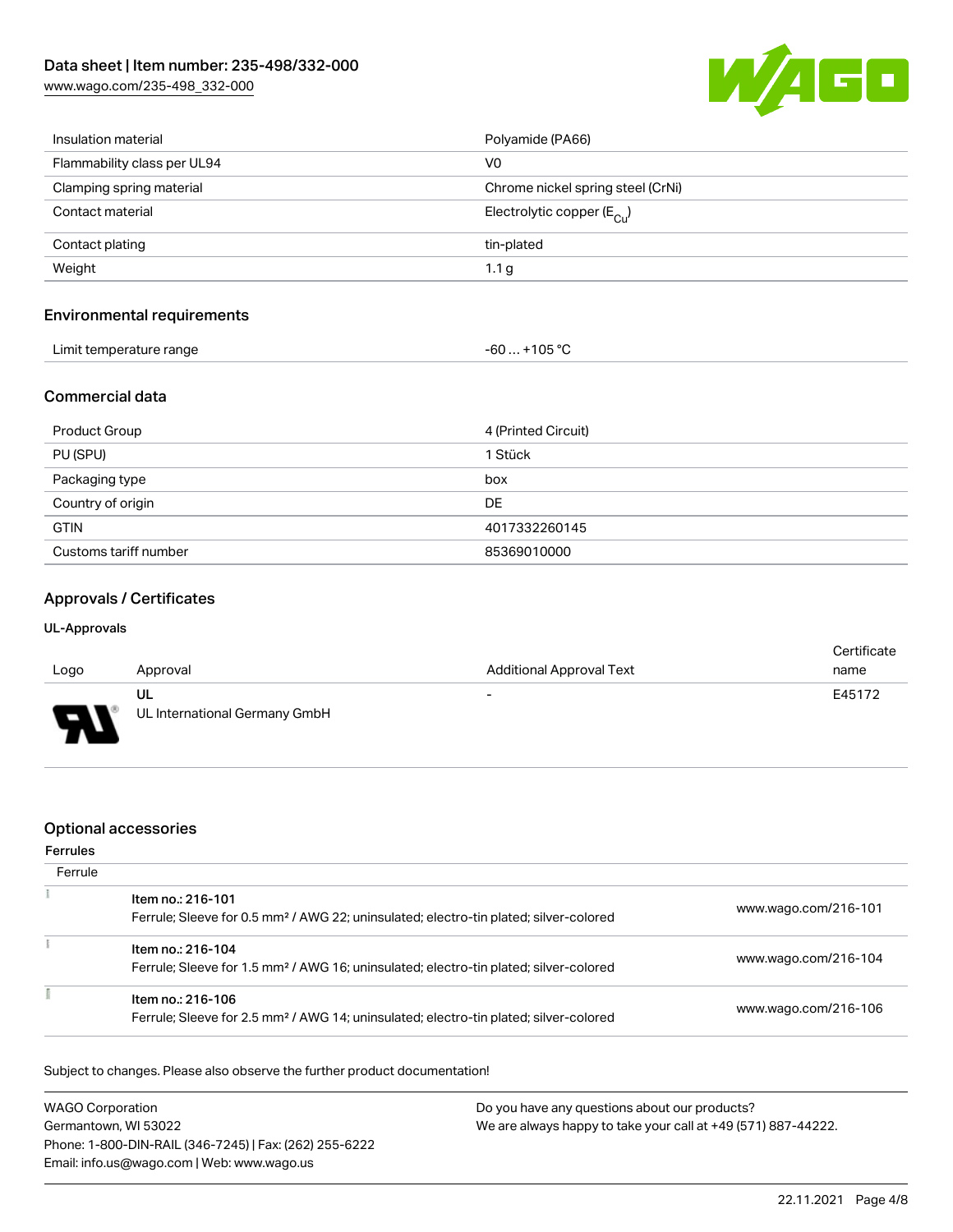# Data sheet | Item number: 235-498/332-000

[www.wago.com/235-498\\_332-000](http://www.wago.com/235-498_332-000)



|    | Item no.: 216-107<br>Ferrule; Sleeve for 4 mm <sup>2</sup> / AWG 12; uninsulated; electro-tin plated                                                                               | www.wago.com/216-107 |
|----|------------------------------------------------------------------------------------------------------------------------------------------------------------------------------------|----------------------|
| I  | Item no.: 216-108<br>Ferrule; Sleeve for 6 mm <sup>2</sup> / AWG 10; uninsulated; electro-tin plated; silver-colored                                                               | www.wago.com/216-108 |
| I  | Item no.: 216-109<br>Ferrule; Sleeve for 10 mm <sup>2</sup> / AWG 8; uninsulated; electro-tin plated                                                                               | www.wago.com/216-109 |
|    | Item no.: 216-102<br>Ferrule; Sleeve for 0.75 mm <sup>2</sup> / AWG 20; uninsulated; electro-tin plated; silver-colored                                                            | www.wago.com/216-102 |
|    | Item no.: 216-103<br>Ferrule; Sleeve for 1 mm <sup>2</sup> / AWG 18; uninsulated; electro-tin plated                                                                               | www.wago.com/216-103 |
| R  | Item no.: 216-110<br>Ferrule; Sleeve for 16 mm <sup>2</sup> / AWG 6; uninsulated; electro-tin plated; metallic brown                                                               | www.wago.com/216-110 |
| ī. | Item no.: 216-123<br>Ferrule; Sleeve for 1 mm <sup>2</sup> / AWG 18; uninsulated; electro-tin plated; silver-colored                                                               | www.wago.com/216-123 |
|    | Item no.: 216-122<br>Ferrule; Sleeve for 0.75 mm <sup>2</sup> / AWG 20; uninsulated; electro-tin plated; silver-colored                                                            | www.wago.com/216-122 |
|    | Item no.: 216-124<br>Ferrule; Sleeve for 1.5 mm <sup>2</sup> / AWG 16; uninsulated; electro-tin plated                                                                             | www.wago.com/216-124 |
|    | Item no.: 216-142<br>Ferrule; Sleeve for 0.75 mm <sup>2</sup> / 18 AWG; uninsulated; electro-tin plated; electrolytic copper; gastight<br>crimped; acc. to DIN 46228, Part 1/08.92 | www.wago.com/216-142 |
|    | Item no.: 216-132<br>Ferrule; Sleeve for 0.34 mm <sup>2</sup> / AWG 24; uninsulated; electro-tin plated                                                                            | www.wago.com/216-132 |
|    | Item no.: 216-121<br>Ferrule; Sleeve for 0.5 mm <sup>2</sup> / AWG 22; uninsulated; electro-tin plated; silver-colored                                                             | www.wago.com/216-121 |
|    | Item no.: 216-143<br>Ferrule; Sleeve for 1 mm <sup>2</sup> / AWG 18; uninsulated; electro-tin plated; electrolytic copper; gastight<br>crimped; acc. to DIN 46228, Part 1/08.92    | www.wago.com/216-143 |
|    | Item no.: 216-131<br>Ferrule; Sleeve for 0.25 mm <sup>2</sup> / AWG 24; uninsulated; electro-tin plated; silver-colored                                                            | www.wago.com/216-131 |
|    | Item no.: 216-141<br>Ferrule; Sleeve for 0.5 mm <sup>2</sup> / 20 AWG; uninsulated; electro-tin plated; electrolytic copper; gastight<br>crimped; acc. to DIN 46228, Part 1/08.92  | www.wago.com/216-141 |
| 3  | Item no.: 216-152<br>Ferrule; Sleeve for 0.34 mm <sup>2</sup> / AWG 24; uninsulated; electro-tin plated                                                                            | www.wago.com/216-152 |
|    | Item no.: 216-203<br>Ferrule; Sleeve for 1 mm <sup>2</sup> / AWG 18; insulated; electro-tin plated; red                                                                            | www.wago.com/216-203 |
| I  | Item no.: 216-206<br>Ferrule; Sleeve for 2.5 mm <sup>2</sup> / AWG 14; insulated; electro-tin plated; blue                                                                         | www.wago.com/216-206 |

WAGO Corporation Germantown, WI 53022 Phone: 1-800-DIN-RAIL (346-7245) | Fax: (262) 255-6222 Email: info.us@wago.com | Web: www.wago.us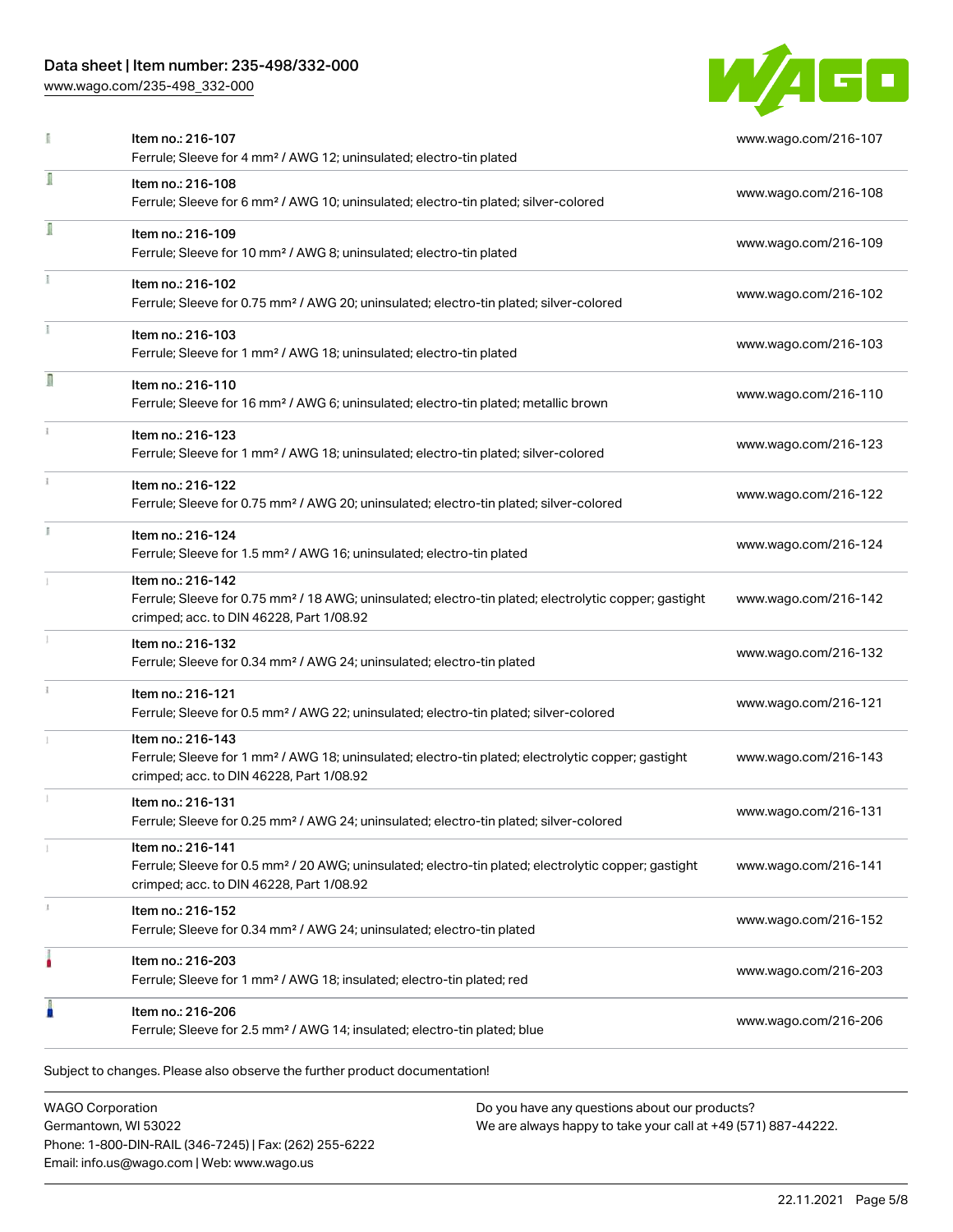# Data sheet | Item number: 235-498/332-000

[www.wago.com/235-498\\_332-000](http://www.wago.com/235-498_332-000)



|   | Item no.: 216-207<br>Ferrule; Sleeve for 4 mm <sup>2</sup> / AWG 12; insulated; electro-tin plated; gray                                                                                                   | www.wago.com/216-207 |
|---|------------------------------------------------------------------------------------------------------------------------------------------------------------------------------------------------------------|----------------------|
|   | Item no.: 216-202<br>Ferrule; Sleeve for 0.75 mm <sup>2</sup> / 18 AWG; insulated; electro-tin plated; gray                                                                                                | www.wago.com/216-202 |
|   | Item no.: 216-151<br>Ferrule; Sleeve for 0.25 mm <sup>2</sup> / AWG 24; uninsulated; electro-tin plated                                                                                                    | www.wago.com/216-151 |
| Â | Item no.: 216-204<br>Ferrule; Sleeve for 1.5 mm <sup>2</sup> / AWG 16; insulated; electro-tin plated; black                                                                                                | www.wago.com/216-204 |
| J | Item no.: 216-209<br>Ferrule; Sleeve for 10 mm <sup>2</sup> / AWG 8; insulated; electro-tin plated; red                                                                                                    | www.wago.com/216-209 |
|   | Item no.: 216-205<br>Ferrule; Sleeve for 2.08 mm <sup>2</sup> / AWG 14; insulated; electro-tin plated; yellow                                                                                              | www.wago.com/216-205 |
|   | Item no.: 216-144<br>Ferrule; Sleeve for 1.5 mm <sup>2</sup> / AWG 16; uninsulated; electro-tin plated; electrolytic copper; gastight<br>crimped; acc. to DIN 46228, Part 1/08.92; silver-colored          | www.wago.com/216-144 |
|   | Item no.: 216-208<br>Ferrule; Sleeve for 6 mm <sup>2</sup> / AWG 10; insulated; electro-tin plated; electrolytic copper; gastight crimped; www.wago.com/216-208<br>acc. to DIN 46228, Part 4/09.90; yellow |                      |
|   | Item no.: 216-201<br>Ferrule; Sleeve for 0.5 mm <sup>2</sup> / 20 AWG; insulated; electro-tin plated; white                                                                                                | www.wago.com/216-201 |
|   | Item no.: 216-223<br>Ferrule; Sleeve for 1 mm <sup>2</sup> / AWG 18; insulated; electro-tin plated; red                                                                                                    | www.wago.com/216-223 |
|   | Item no.: 216-210<br>Ferrule; Sleeve for 16 mm <sup>2</sup> / AWG 6; insulated; electro-tin plated; electrolytic copper; gastight crimped; www.wago.com/216-210<br>acc. to DIN 46228, Part 4/09.90; blue   |                      |
|   | Item no.: 216-241<br>Ferrule; Sleeve for 0.5 mm <sup>2</sup> / 20 AWG; insulated; electro-tin plated; electrolytic copper; gastight<br>crimped; acc. to DIN 46228, Part 4/09.90; white                     | www.wago.com/216-241 |
|   | Item no.: 216-242<br>Ferrule; Sleeve for 0.75 mm <sup>2</sup> / 18 AWG; insulated; electro-tin plated; electrolytic copper; gastight<br>crimped; acc. to DIN 46228, Part 4/09.90; gray                     | www.wago.com/216-242 |
|   | Item no.: 216-222<br>Ferrule; Sleeve for 0.75 mm <sup>2</sup> / 18 AWG; insulated; electro-tin plated; gray                                                                                                | www.wago.com/216-222 |
|   | Item no.: 216-221<br>Ferrule; Sleeve for 0.5 mm <sup>2</sup> / 20 AWG; insulated; electro-tin plated; white                                                                                                | www.wago.com/216-221 |
| 1 | Item no.: 216-224<br>Ferrule; Sleeve for 1.5 mm <sup>2</sup> / AWG 16; insulated; electro-tin plated; black                                                                                                | www.wago.com/216-224 |
|   | Item no.: 216-243<br>Ferrule; Sleeve for 1 mm <sup>2</sup> / AWG 18; insulated; electro-tin plated; electrolytic copper; gastight crimped; www.wago.com/216-243<br>acc. to DIN 46228, Part 4/09.90; red    |                      |
|   | Item no.: 216-244                                                                                                                                                                                          |                      |

Subject to changes. Please also observe the further product documentation!

WAGO Corporation Germantown, WI 53022 Phone: 1-800-DIN-RAIL (346-7245) | Fax: (262) 255-6222 Email: info.us@wago.com | Web: www.wago.us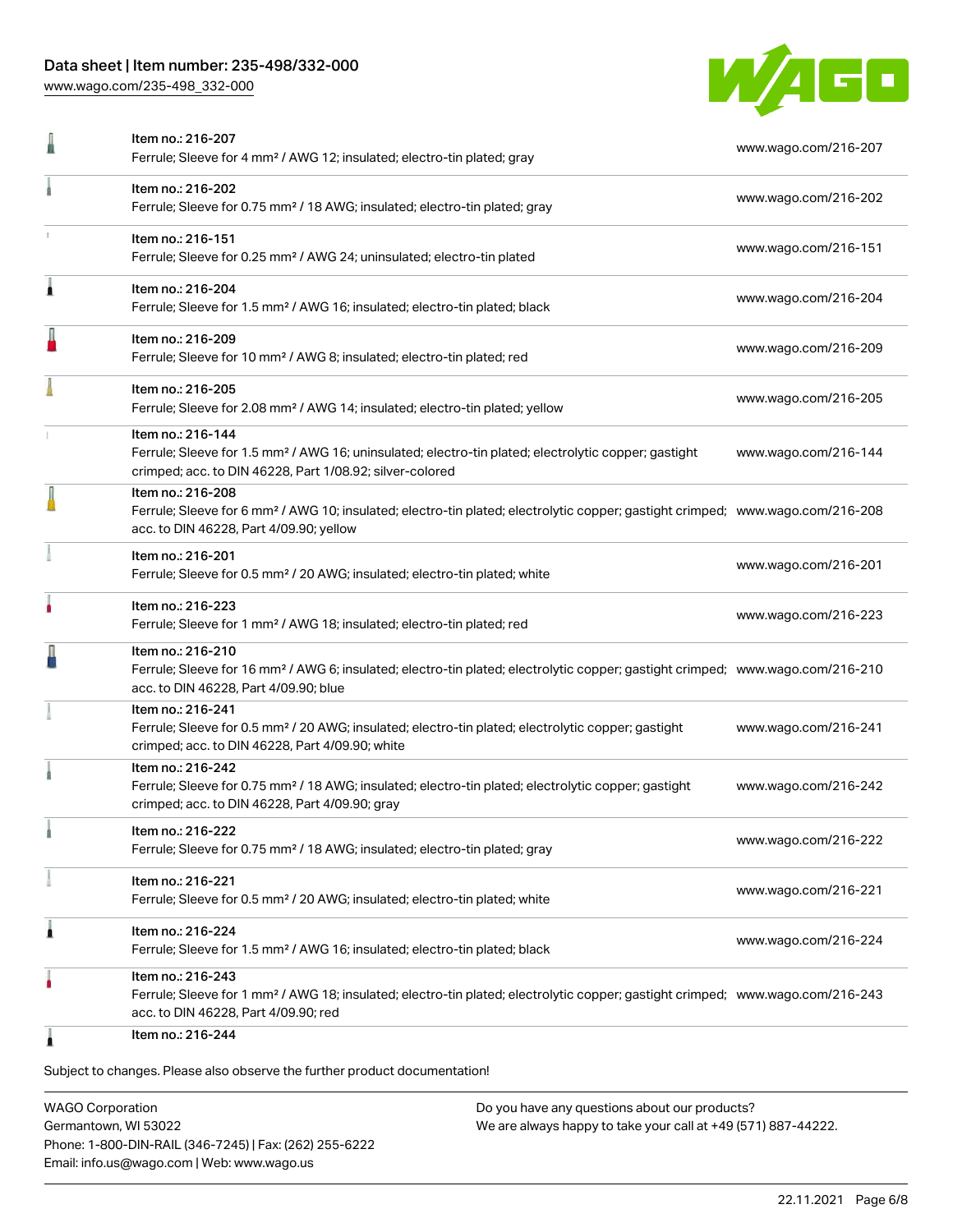[www.wago.com/235-498\\_332-000](http://www.wago.com/235-498_332-000)



Ferrule; Sleeve for 1.5 mm² / AWG 16; insulated; electro-tin plated; electrolytic copper; gastight crimped; acc. to DIN 46228, Part 4/09.90; black [www.wago.com/216-244](http://www.wago.com/216-244) Item no.: 216-263 Ferrule; Sleeve for 1 mm² / AWG 18; insulated; electro-tin plated; electrolytic copper; gastight crimped; [www.wago.com/216-263](http://www.wago.com/216-263) acc. to DIN 46228, Part 4/09.90; red Item no.: 216-246 Ferrule; Sleeve for 2.5 mm² / AWG 14; insulated; electro-tin plated; electrolytic copper; gastight crimped; acc. to DIN 46228, Part 4/09.90; blue [www.wago.com/216-246](http://www.wago.com/216-246) Item no.: 216-266 Ferrule; Sleeve for 2.5 mm² / AWG 14; insulated; electro-tin plated; electrolytic copper; gastight crimped; acc. to DIN 46228, Part 4/09.90; blue [www.wago.com/216-266](http://www.wago.com/216-266) Item no.: 216-264 Ferrule; Sleeve for 1.5 mm² / AWG 16; insulated; electro-tin plated; electrolytic copper; gastight crimped; acc. to DIN 46228, Part 4/09.90; black [www.wago.com/216-264](http://www.wago.com/216-264) Item no.: 216-284 Ferrule; Sleeve for 1.5 mm² / AWG 16; insulated; electro-tin plated; electrolytic copper; gastight crimped; acc. to DIN 46228, Part 4/09.90; black [www.wago.com/216-284](http://www.wago.com/216-284) Item no.: 216-286 Ferrule; Sleeve for 2.5 mm² / AWG 14; insulated; electro-tin plated; electrolytic copper; gastight crimped; acc. to DIN 46228, Part 4/09.90; blue [www.wago.com/216-286](http://www.wago.com/216-286) Item no.: 216-287 Ferrule; Sleeve for 4 mm² / AWG 12; insulated; electro-tin plated; electrolytic copper; gastight crimped; [www.wago.com/216-287](http://www.wago.com/216-287) acc. to DIN 46228, Part 4/09.90; gray Item no.: 216-262 Ferrule; Sleeve for 0.75 mm² / 18 AWG; insulated; electro-tin plated; electrolytic copper; gastight crimped; acc. to DIN 46228, Part 4/09.90; gray [www.wago.com/216-262](http://www.wago.com/216-262) Item no.: 216-288 Ferrule; Sleeve for 6 mm² / AWG 10; insulated; electro-tin plated; electrolytic copper; gastight crimped; [www.wago.com/216-288](http://www.wago.com/216-288) acc. to DIN 46228, Part 4/09.90; yellow Item no.: 216-289 Ferrule; Sleeve for 10 mm² / AWG 8; insulated; electro-tin plated; electrolytic copper; gastight crimped; [www.wago.com/216-289](http://www.wago.com/216-289) acc. to DIN 46228, Part 4/09.90; red Item no.: 216-301 Ferrule; Sleeve for 0.25 mm² / AWG 24; insulated; electro-tin plated; yellow [www.wago.com/216-301](http://www.wago.com/216-301) Item no.: 216-321 Ferrule; Sleeve for 0.25 mm² / AWG 24; insulated; electro-tin plated; yellow [www.wago.com/216-321](http://www.wago.com/216-321) Item no.: 216-322 Ferrule; Sleeve for 0.34 mm² / 22 AWG; insulated; electro-tin plated; green [www.wago.com/216-322](http://www.wago.com/216-322) Item no.: 216-267 Ferrule; Sleeve for 4 mm² / AWG 12; insulated; electro-tin plated; electrolytic copper; gastight crimped; [www.wago.com/216-267](http://www.wago.com/216-267) acc. to DIN 46228, Part 4/09.90; gray Item no.: 216-302 Ferrule; Sleeve for 0.34 mm² / 22 AWG; insulated; electro-tin plated; light turquoise [www.wago.com/216-302](http://www.wago.com/216-302)

.<br>Subject to changes. Please also observe the further product documentation!

WAGO Corporation Germantown, WI 53022 Phone: 1-800-DIN-RAIL (346-7245) | Fax: (262) 255-6222 Email: info.us@wago.com | Web: www.wago.us